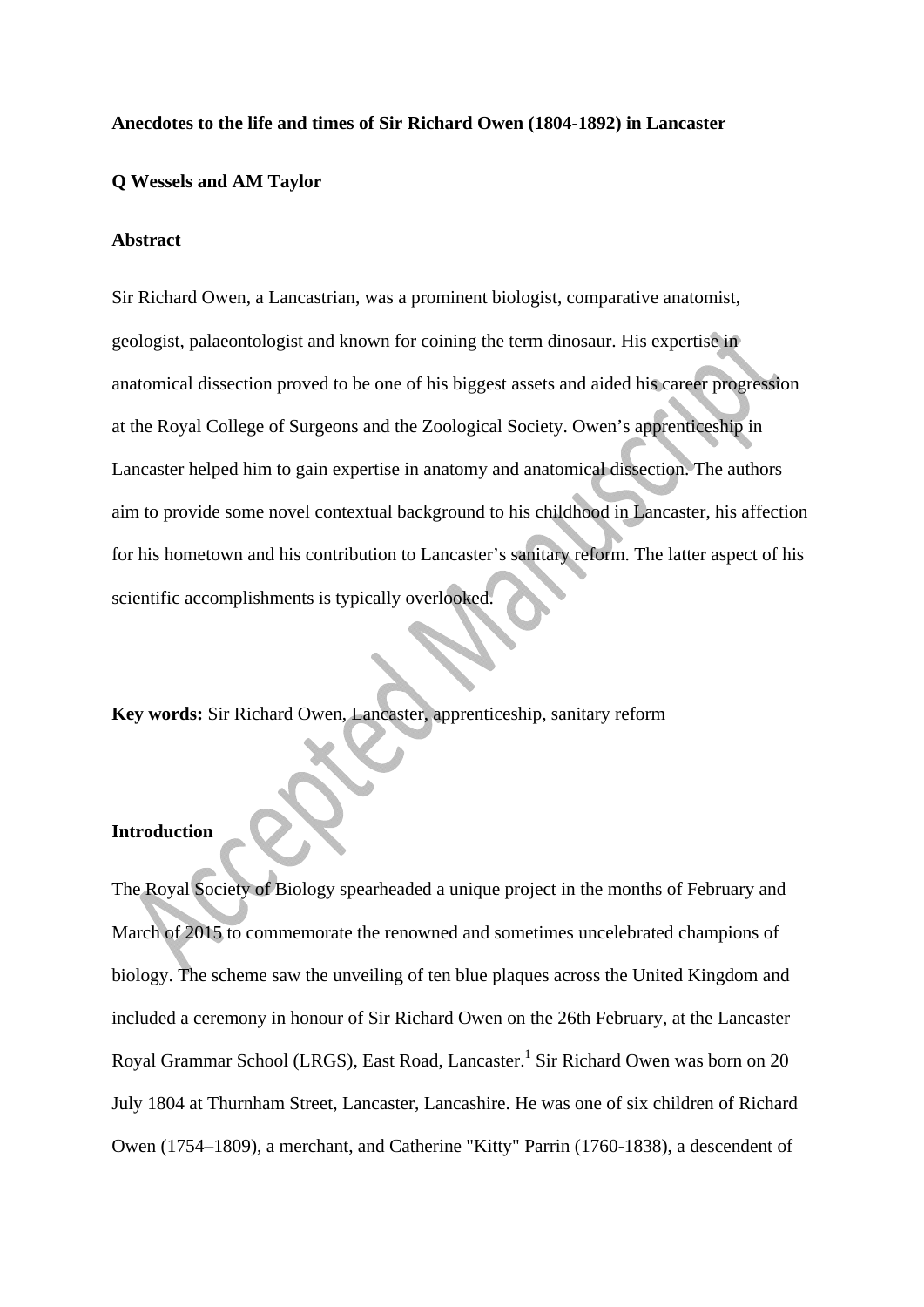the Huguenots from Provence. Catherine was a musician and the young Owen never ceased to mention his mother's charm and manners  $^{2,3}$  Owen's grandson and biographer, Rev. Richard Startin Owen, noted that the young Richard's father was the complete opposite and proved to be stubborn and pretentious. Much has been written on the life, scientific discoveries and accomplishments of Sir Richard Owen and these writings also include the controversies surrounding his persona, his stout opposition of Darwin's theory and his unjust credit for the discovery of nematode *Trichina spiralis*.<sup>2,4-9</sup> Owen was an anatomist of international acclaim and was later credited for the discovery of the parathyroid glands, or the glands of Owen, and he also became the eponymist for the ultrastructural lines across dentine caused by irregularities in the axis of dentin tubules, known as Owen's Lines.<sup>5,10</sup> Numerous authoritative publications resulted from his eclectic research.<sup>2,5,9</sup> No attempt can be made here to give an adequate account of his career. Sir Richard Owen was considered by some to be a jealous show-off who stole the honours from his juniors. As Bett in 1954  $<sup>5</sup>$  pertinently</sup> asked; 'how out of such confusion of contradictions shall we sketch Richard Owen today?'

 The aim here is to provide a sketch of Owen's life and contribute to the narrative of Owen's life with particular reference to his place of birth at Lancaster. Owen's reach extended beyond the natural sciences to that of public health. Owen's biographer notes that his most eventful years were between 1844 and 1846 and this period also coincided with his involvement with the Sanitary Reform.<sup>2</sup> He made a significant contribution to Sanitary Reform in Victorian England, particularly in Lancaster. These efforts are typically overlooked due to his achievements in anatomy, geology and palaeontology and will be highlighted in this essay.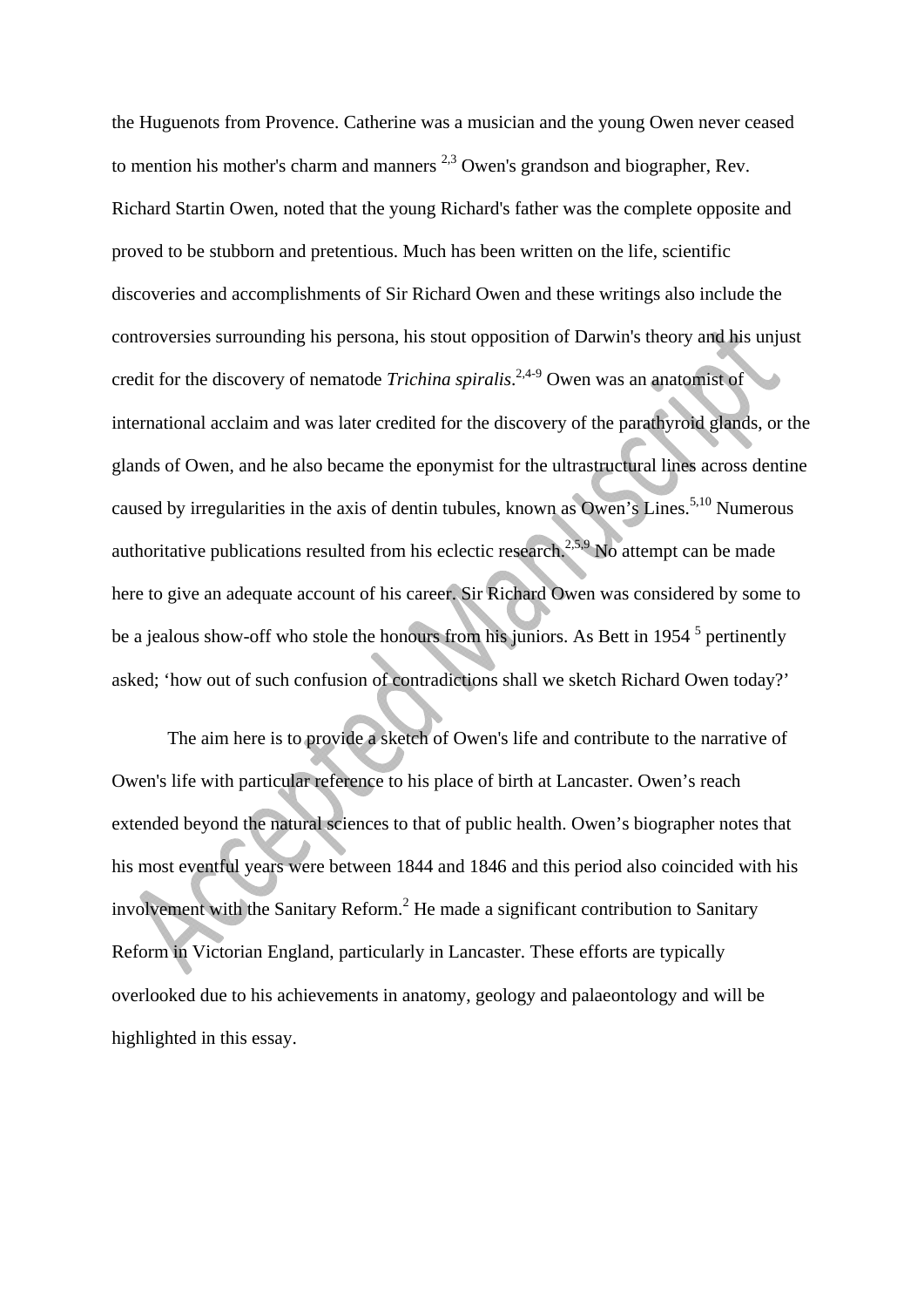#### **Lancaster and Owen's Apprenticeship**

Richard Owen entered what is now known as the Lancaster Royal Grammar School (LRGS) in 1810 and continued his education until  $1819<sup>2,11</sup>$  Richard Owen senior died at the Island of Bartholomew, in the West Indies, on the 14 October 1809 and the young Richard continued to live with his mother and siblings at Thurnham Street.<sup>2,3</sup> Owen's time at LRGS coincided with that of Rev. Joseph Rowley (1772-1864), who served as headmaster from  $1802-1812$ <sup>11</sup> Rowley, with time, developed a high regard as a result of the eminent students reared under his leadership. Rowley also served as chaplain to the county gaol at Lancaster Castle (Fig. 1A) and witnessed 168 executions during his 50 years of service.3,11,12 Owen knew Rowley outside of the academic setting, he became Rowley's godson and he always referred kindly to Rowley, or Parson Rowley as he was more affectionately known.<sup>11</sup> This close relationship was further strengthened by the fact that Owen's mother and Rowley lived next door to each other in Lancaster.11,12 The most distinguished of Rowley's pupils were Owen and William Whewell (1794–1866) (Fig. 1B). Owen and Whewell became the best of friends in the years that followed, in spite of Owen's initial taunting of Whewell. Whewell raised the standard of mathematics and academic performance, and underachievement was subsequently rewarded with penalties. Owen, who had no liking for study, expressed his feelings of disgust in the shelter of his older brother James. Whewell rebuked the two boys by handing them a few black eyes.<sup>2</sup> This lack of enthusiasm for study was shown by Owen's repeated episodes of mischief and his inability to hide his guilt. Roper  $12$  alludes to this from an unknown source detailing the fact that Owen's eyes would give himself away:

'Then sparkling most in mirth and joyousness;

In mischief too seldom, shall I say,

Mischief to merry to be mischievous'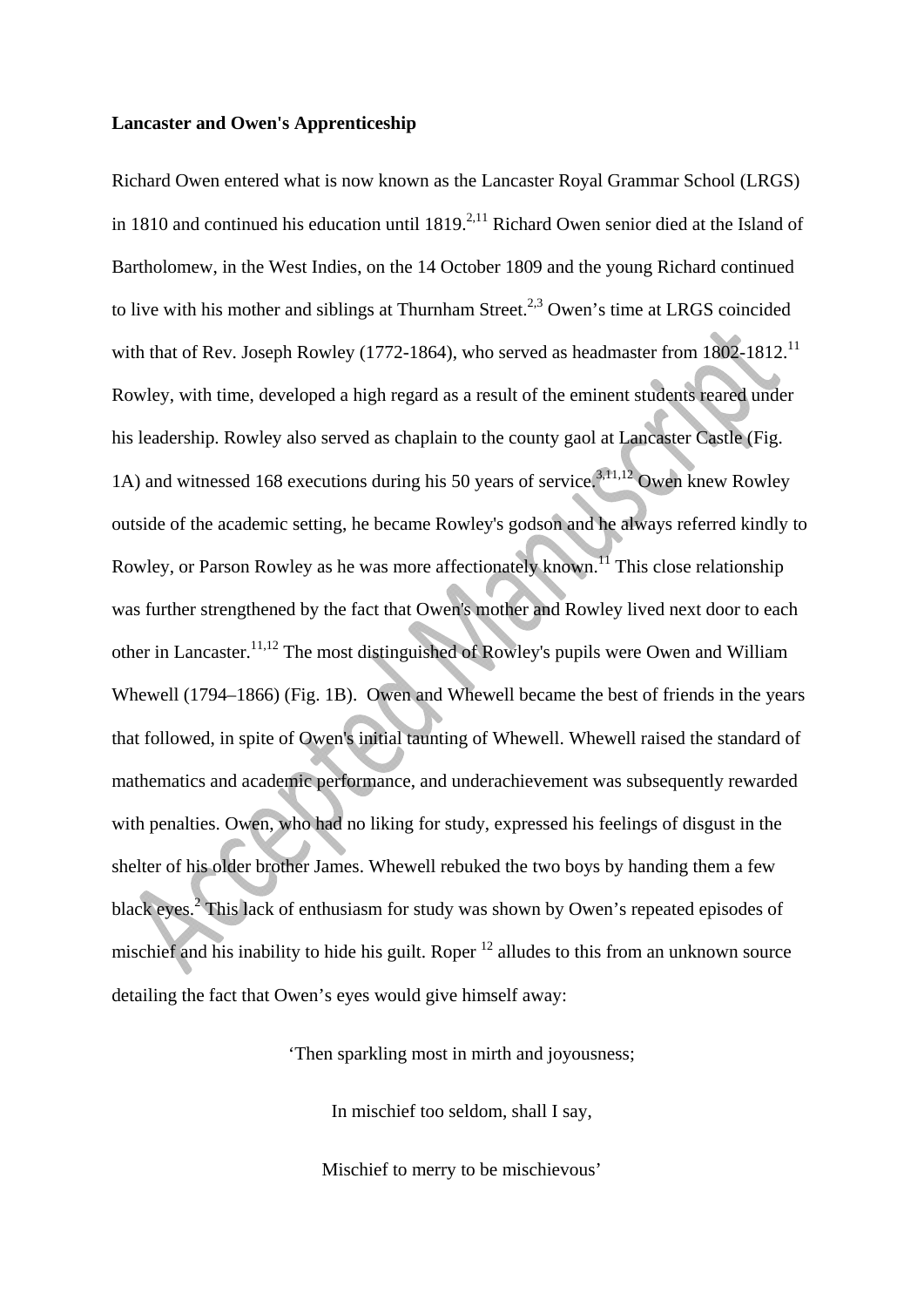The most famous quote regarding Owen relates to his boyhood persona and refers to him as being 'lazy and impudent'. Owen's tutor, an instructor of calligraphy, stigmatised him as lazy and insolent according Owen's biographer.<sup>1,2</sup> It is suspected that these thoughts were most likely those of John Crone (of whom little is known), Writing Master at LRGS, who referred to Owen as follows: $^{11}$ 

'Owen, thoo's lazy and thoo's ignorant, and thoo'll never mend'

 $(b)$  $(a)$ George Blackbourse. 8 June2pth 1810 . Kay 15. 9. Thomas Butcher. Уит 2/1. 1810. 8 . Oc John Add John Mason C. Molling Lawrence . Gril !! Pel 28 th 18  $\mathcal{F}$ 9. James Hawkins

Fig. 1 A: Rev. Joseph Rowley, Owen's godfather, taken at Castle Hill (1858) with John O' Gaunt's gatehouse in the background. The castle played a significant role in kindling Owen's love for anatomy and developing his skill in anatomical investigation. B: Images from the school catalogue (1810) documenting the entry of Richard Owen (top) and William Whewell (middle) into the school register (bottom). The name of Owen's older brother, James, also appears in the register.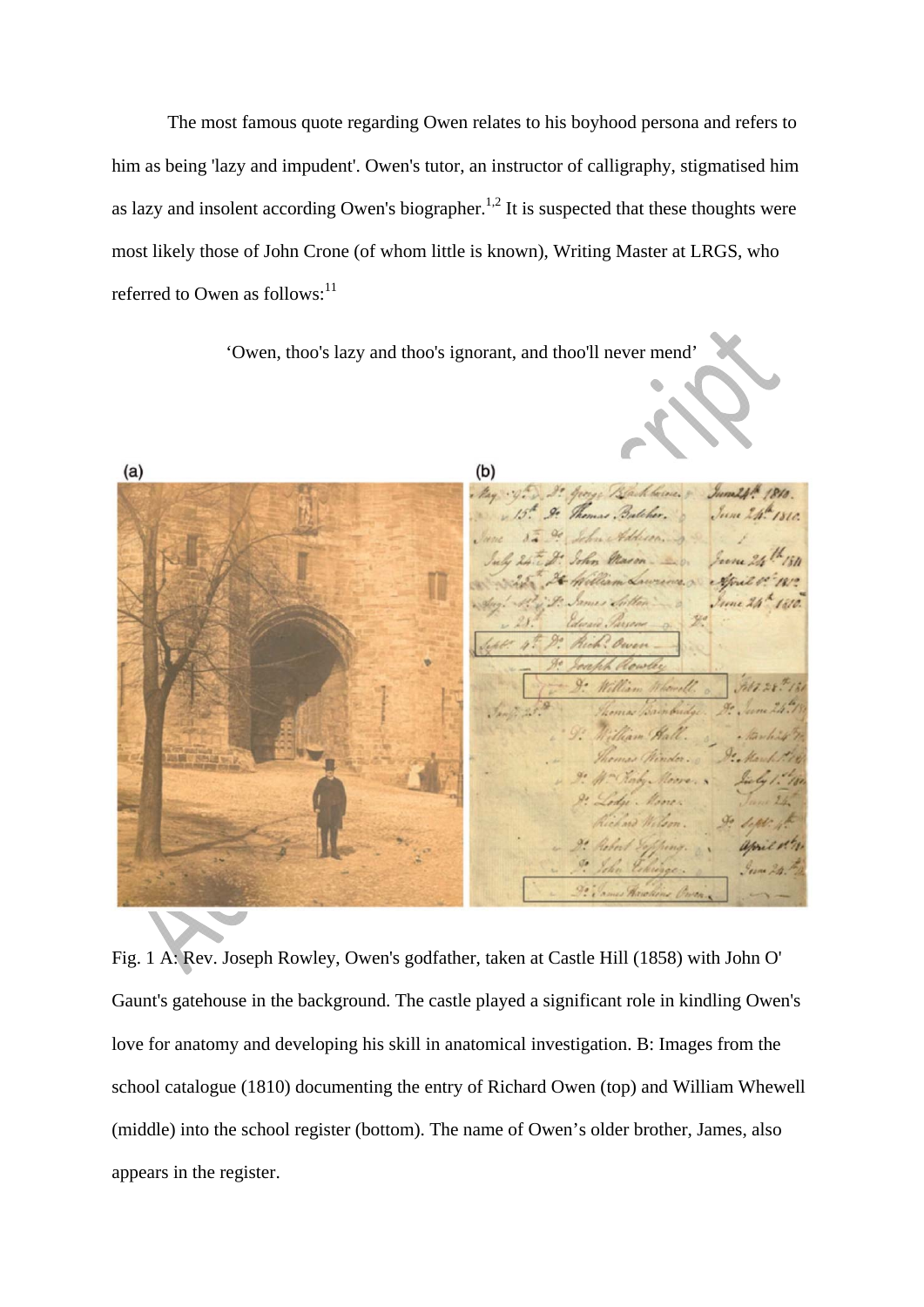Despite these gloomy predictions and the stark contrast of his father's views, Richard Owen was taught to write outstandingly clearly and neatly with little variation throughout his life.<sup>2</sup> Owen also proved to be well versed in Latin and he once impressed a Quernmore farmer by reciting the rule that determines the gender of nouns in an attempt to collect a customary donation. Owen's influence and memories at LRGS have remained over the years. Former LRGS pupils are known as 'Old Lancastrians' and numerous branches of the club exist in the U.K. and worldwide.<sup>11</sup> Owen became the first president of the Old Lancastrians' Club and its noteworthy members of that era included Sir Edward Frankland (1825–1899), chemist; and Sir William Whewell, polymath and scientist. Excellent academic achievement in biology, to date, is rewarded with the coveted Owen Prize for Biology. Owen was further honoured in a bid to revive the LRGS debate society with the establishment of the Owen Society on 9th February 1898. The Owen Society initially served as a platform to discuss various papers and later became a platform for traditional debates and then ceased to exist altogether.In a strange twist of fate, the current Debating Society at LRGS is referred to as the Whewell Society.<sup>11</sup>

 Owen's medical training started ominously under the supervision of three local surgeon-apothecaries in August 1820. The first, Leonard Dickson (1768-1822), died at the age of 54, the second, Joseph Seed (1788-1868) , joined the Royal Navy and the last, James Stockdale Harrison (1798-1879), was known to be a drunk.<sup>2,3,9</sup> Evidence suggests that Owen's time at the gaol under Harrison sparked his love for Anatomy. Harrison delegated to his students, as was later the case with William Senhouse Kirkes (1822–1864), the duty of tending the sick prisoners in Lancaster Castle and he encouraged them to conduct postmortem examinations on the dead.<sup>3,13</sup> The only legal source of corpses for dissection was from the gallows as stipulated by the Murder Act 1752. The Lancaster Gazette of that period classically states that executed criminals, after hanging for one hour, were 'to be given to the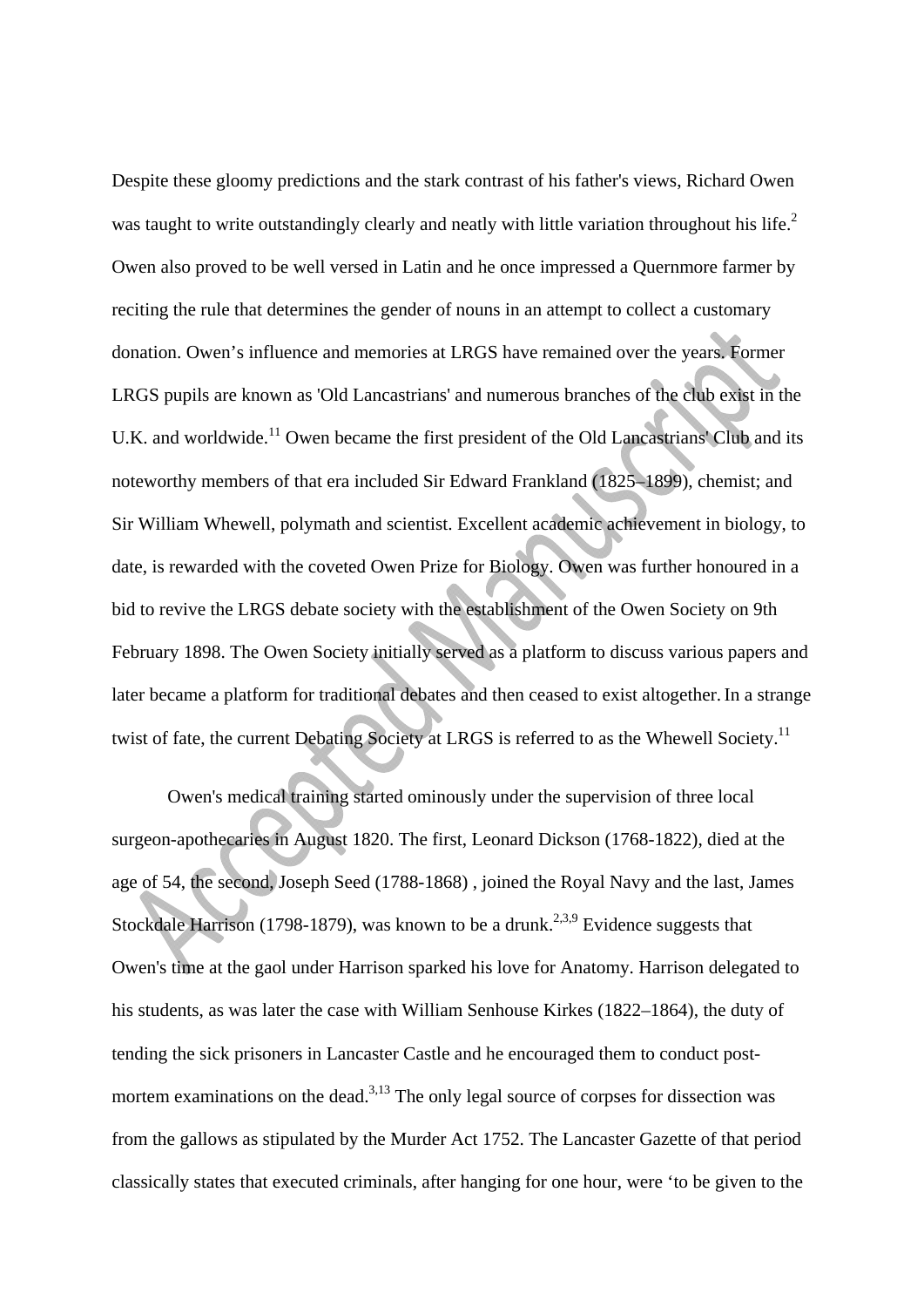surgeons' or 'to be dissected' in the old tower.<sup>14,15</sup> Little is known about the other responsibilities Owen had as an apprentice and one can only deduce that it entailed the arrangement of patient appointments, general bookkeeping and preparation of prescriptions and medication as was the case with Sir William Turner (1832-1916) during his apprenticeship in Lancaster.<sup>16</sup> Owen's four years as an apprentice at the gaol coincided with a total of 19 executions by hanging in front of the Assize Court at the rear of the Castle. The executions culminated a wide range of criminal offences including highway robbery and theft (Table 1); eight in 1820 and four in both 1821 and 1822, and finally three in 1824. Records show that there were no executions in 1823 and none of the inmates died of natural causes or so called ill-health.<sup>17</sup> Owen and the local apothecary-surgeons thus had a good supply of cadaveric material compared to the national shortage of both the private medical schools and universities.<sup>19</sup> This probably explains how Owen became a skilled prosector and his skill with a knife would later play a significant role in his career at the Royal College of Surgeons and the Zoological Society. The executed criminals were not the only source of anatomical material. Owen's well documented anecdotes of overcoming his supernatural superstitions of ghosts at the gaol and his theft of the head of an Ethiopian slave that was treated as a patient suggests that individuals who succumbed to typhus or gaol fever were also dissected.<sup>2</sup> Records show that a total of four inmates died of natural causes or ill-health during his time at the gaol.17 Three separate infirmaries served the inmates at the gaol and these were for the debtors, males and females and the 1824 report by the prison surgeon, John Smith, for the period between 1 October and 31 December of that year mentions that there were no cases of gaol fever or any other infectious disease. The prisoners were considered to be healthy and only five were treated at the prison hospital.<sup>17</sup>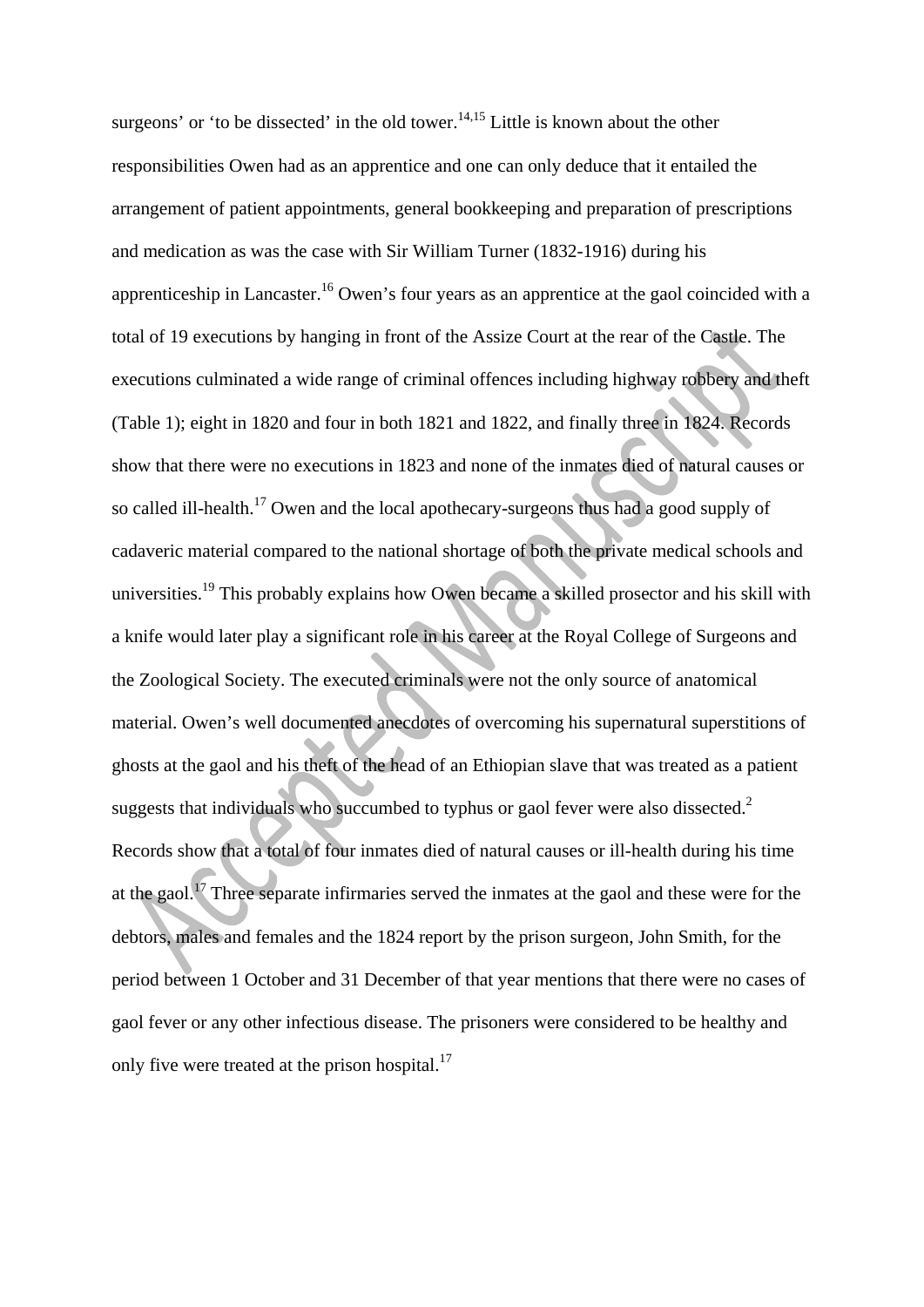Table 1. List of executions during Owen's time as an apprentice from 1820 to 1824 at Lancaster Castle and it can be safely assumed that a total of 19 corpses were available for dissections. The list also includes some interesting crimes that were punishable by execution if prosecuted. The last public execution by hanging was held on Saturday 25 March 1865 and the last execution by hanging was at  $08:00$  on 13 August 1964.<sup>17</sup>

| <b>Crime</b>                                     | 1820             | 1821                    | 1822                    | 1823             | 1824           |
|--------------------------------------------------|------------------|-------------------------|-------------------------|------------------|----------------|
| <b>Burglary</b>                                  | $\mathbf{1}$     | $\mathbf{1}$            | $\overline{3}$          | $\overline{0}$   | $\overline{2}$ |
| Forgery                                          | $\mathbf{1}$     | $\Omega$                |                         | $\overline{0}$   | $\Omega$       |
| Highway robbery                                  | $\overline{2}$   | $\overline{0}$          | $\mathbf{0}$            | $\boldsymbol{0}$ | $\Omega$       |
| Livestock theft (stealing a cow, sheep or horse) | $\Omega$         | $\overline{0}$          | $\Omega$                | $\Omega$         | $\Omega$       |
| Murder                                           |                  | $\Omega$                | $\Omega$                | $\Omega$         | $\mathbf{1}$   |
| Rape                                             | $\bf{0}$         | $\theta$                | $\Omega$                | $\Omega$         | $\Omega$       |
| Setting fire to a building                       | $\mathbf{0}$     | $\overline{0}$          | $\Omega$                | $\Omega$         | $\Omega$       |
| Shooting with the intent to murder               | $\Omega$         | $\mathbf{1}$            | $\Omega$                | $\Omega$         | $\Omega$       |
| Sodomy                                           | $\boldsymbol{0}$ | $\overline{0}$          | $\overline{0}$          | $\theta$         | $\Omega$       |
| Uttering forged notes                            | 3                | $\overline{2}$          | $\Omega$                | $\Omega$         | $\Omega$       |
| <b>Total executions</b>                          | 8                | $\overline{\mathbf{4}}$ | $\overline{\mathbf{4}}$ | $\bf{0}$         | 3              |

Lancaster Castle would later, on 14 March 1828, be at the centre of one of the most significant and dramatic changes to the legislation pertaining to the study of Anatomy.<sup>18</sup> The case of interest involved the exhumed body of Jane Fairclough and the resurrectionists and defendants John Davies (a medical student at the Warrington Dispensary) and Edward Hall (a surgeon and apothecary in practice at Warrington). The incident occurred at High Cliff,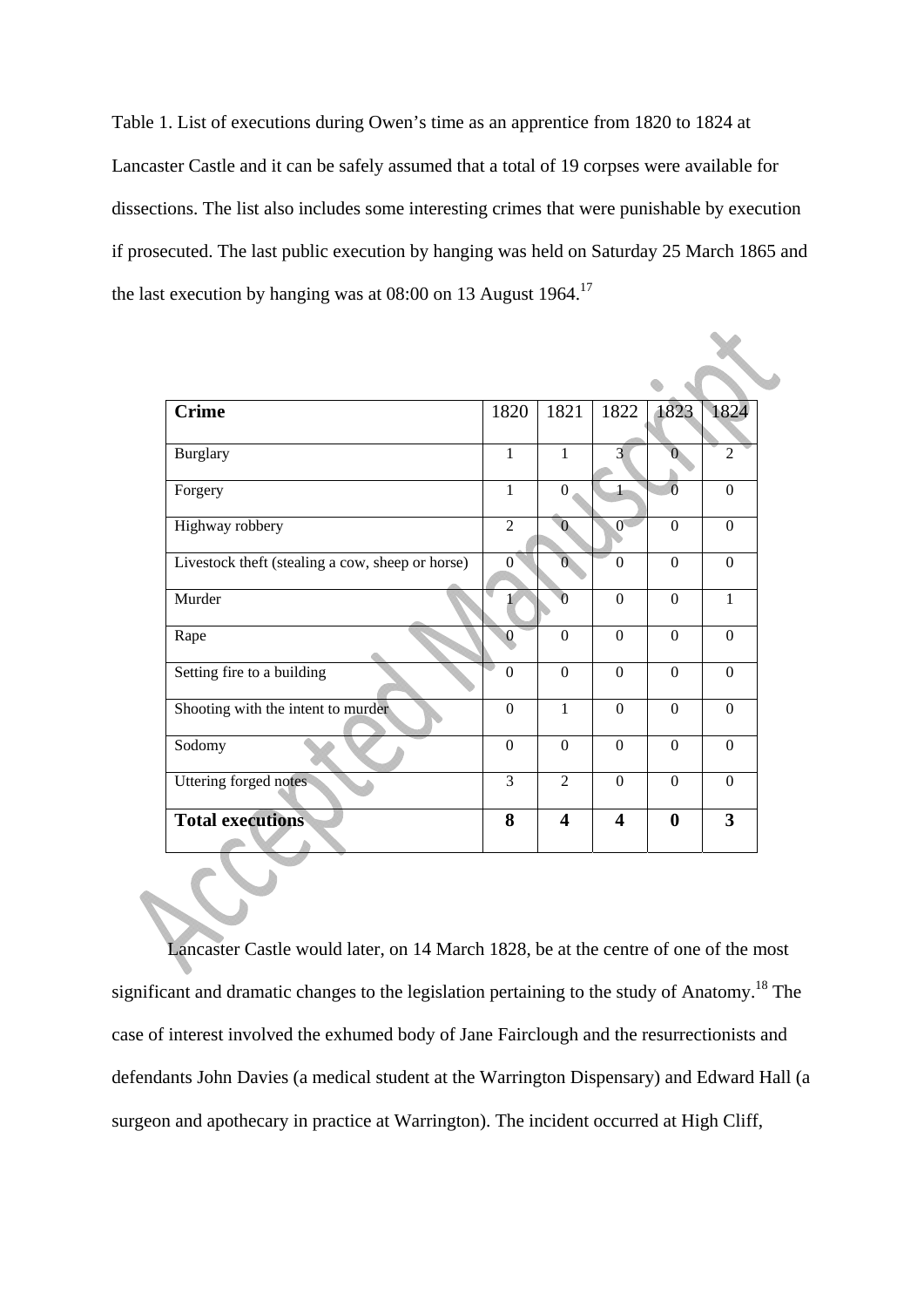Appleton, Cheshire, in October, 1827. The case was tried at Lancaster Assizes on 14 March 1828 and the ruling of the presiding judge, Baron Hullock, was as follows:<sup>18</sup>

'…as conspiracy was an offence of serious magnitude, they should be satisfied, before finding a verdict of guilty on the former part of the indictment, that the conduct of the defendants was the result of previous concert. If any of the defendants were in possession of

the body under circumstances which must have apprized them that it was improperly disinterred, the jury would find them guilty of the latter part of the charge. The only bodies

legally liable to dissection in this country were those of persons executed for murder. However necessary it might be, for the purposes of humanity and science that these things should be done, yet, as long as the law remained as it was at present, the disinterment of bodies for dissection was an offence liable to punishment.'

This trial along with public outcry as a result of the activities of John Bishop, together with Thomas Williams, Michael Shields and James May, known as the London Burkers, modelled on the modus operandi of Edinburgh's Burke and Hare, played a pivotal role in passing a new Bill and the development of the 1832 Anatomy Act.<sup>19</sup>

# **The Lancaster Sanitary Reform**

Lancaster thus played a vital role in sparking Owen's interest in Anatomy and he left the city in 1824 to continue his medical education at the University of Edinburgh. His time in Edinburgh was however short lived and he followed the advice of John Barclay (1758-1826), the eminent Scottish anatomist, to continue his studies at St. Bartholomew's Hospital, London in 1825. It was here where he came under the influence of John Abernethy (1764-1831) and served as a prosector upon his arrival in London. $^2$  Owen became a member of the Royal College of Surgeons in August of the following year. In 1827, Owen, at the age of 22,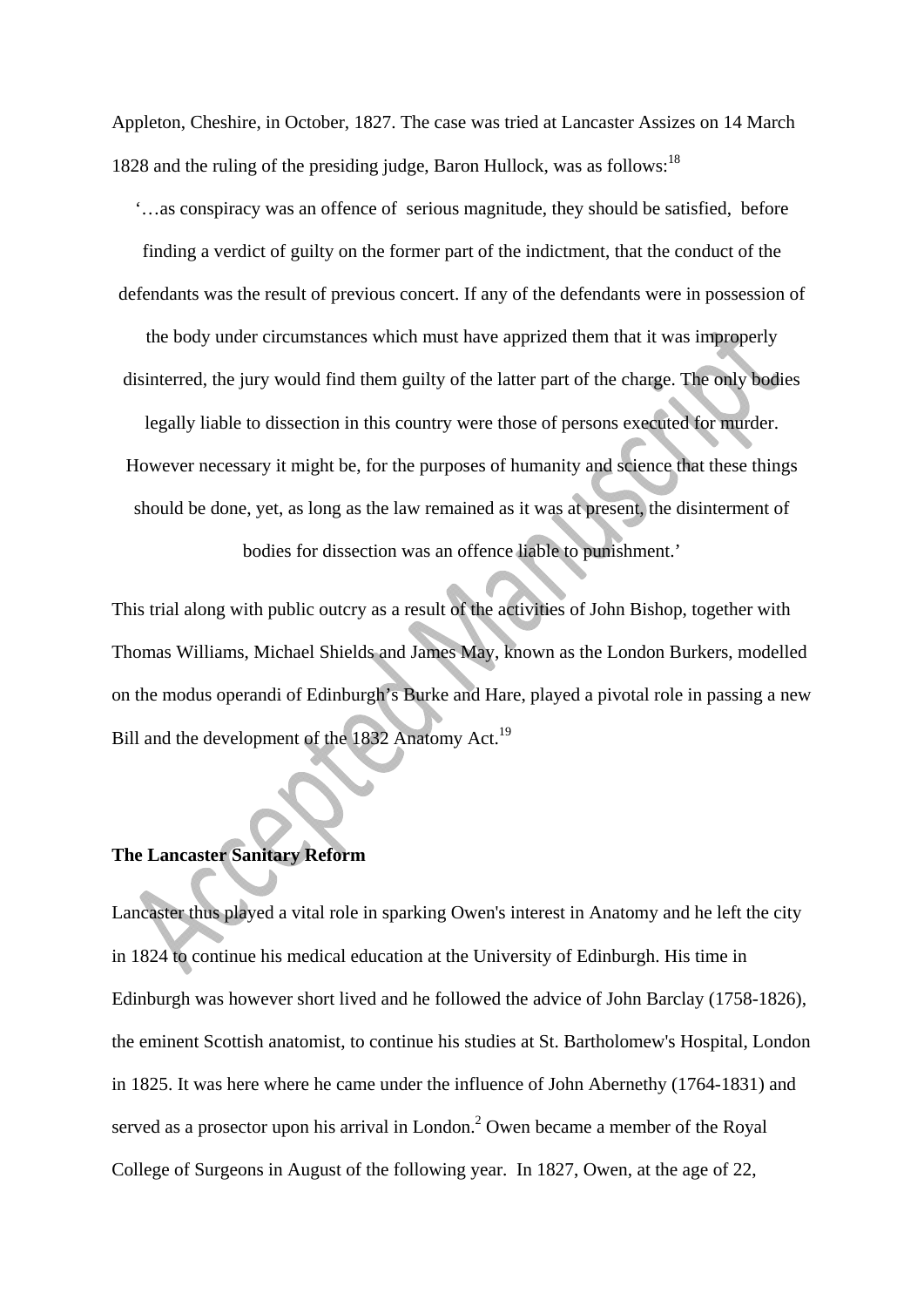became assistant Conservator of the Hunterian Museum of the Royal College of Surgeons to William Home Clift (1775–1849). Owen excelled as a dissector and this was most likely due to his apprenticeship(s) in Lancaster. His abilities had not gone unnoticed and Abernethy, then President of the College of Surgeons, urged his pupil to undertake the mammoth task of cataloguing the recently purchased collection of John Hunter (1728- 1793).<sup>2,9</sup> Owen's career progressed further and the following year saw him being appointed as lecturer in Comparative Anatomy at St. Bartholomew's Hospital. One of his first publications, *Memoir*  on the Pearly Nautilus (1832), followed and received critical acclaim.<sup>2</sup> In 1834 Owen was elected as Hunterian Professor of Physiology and Anatomy. In July 1835 Owen married Caroline Amelia Clift in St. Pancras Church, the only daughter of William Clift, by whom Owen had one son who received his grandfather's name, William Owen (born on 6 October  $1837)$ <sup>2,3</sup>

 Cholera reached England in the summer of 1831 but was only formally recognized in October 1832.<sup>20,21</sup> The epidemic reached the cities of London and Manchester and Lancaster was not spared. Lancaster experienced population growth in the early 1800's; increasing from 9,000 in 1801 to 10,144 in 1821 and witnessed a growth spurt by 1841 to reach a total of 14,075 residents.<sup>3</sup> This growth overlapped with Lancaster's cholera epidemic of 1832 and a decline in the shipping trade. The growth in population is likely the result of industrial expansion and the then existing railway to the town.<sup>3,20,23</sup> Lancaster's golden age as a port gradually came to an end at the turn of the eighteenth-century. West Indian trade slowly declined and the most dramatic year was in 1803. The lucrative traffic bringing casks of coffee and cocoa, sugar, palm oil, bales of cotton and timber to one of England's major ports, declined from 42 ships the previous year to 17 by 1804.<sup>23</sup> Nevertheless, the industrialisation of Great Britain and, according to Cox (2012), and the further increase in immigration of the Irish after the potato famine in later years fuelled Lancaster's population growth during the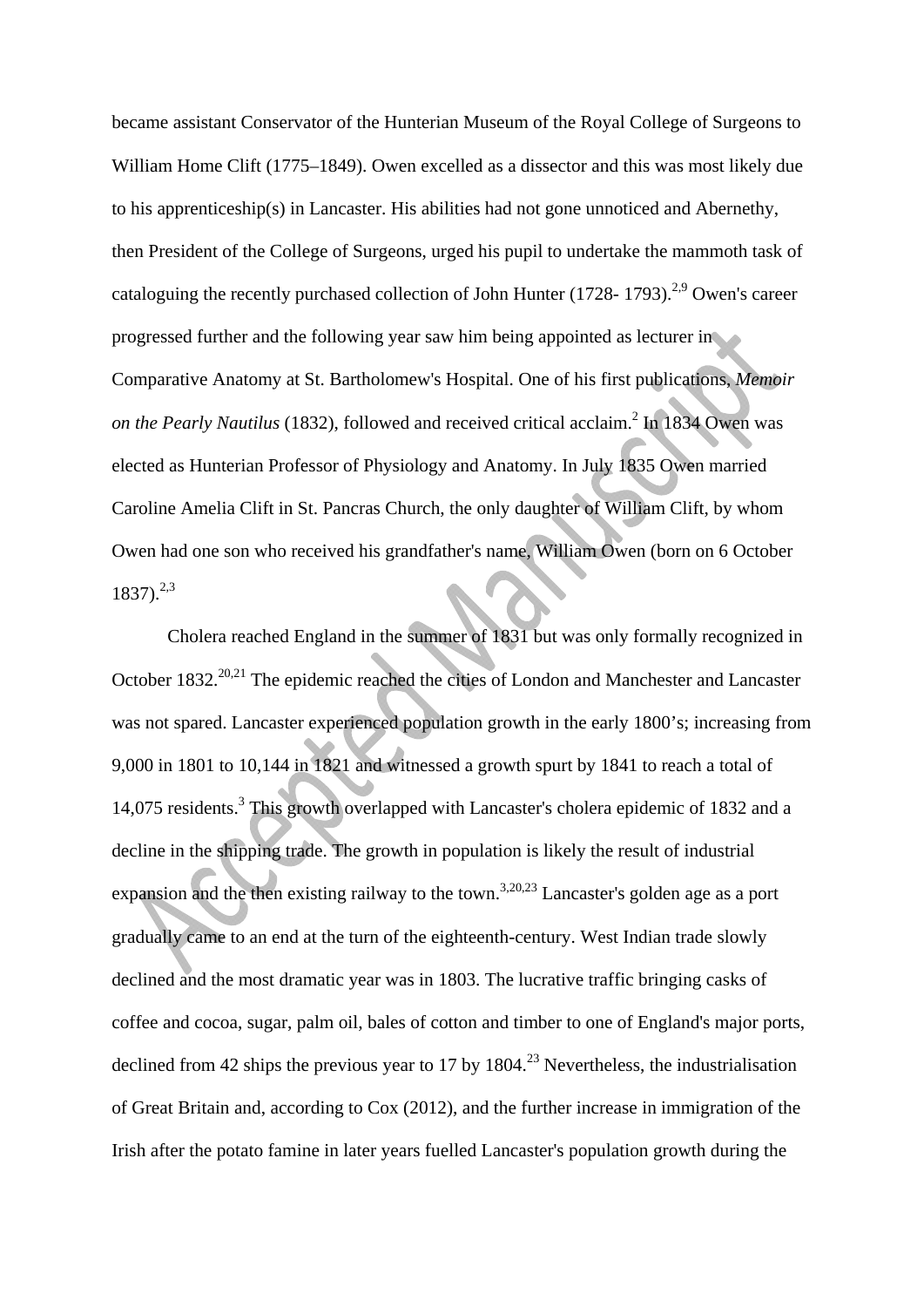nineteenth century.22,24 Cholera's arrival in Lancaster via the trade routes coincided with the rapid increase in population, inadequacies in medical care, poor standards of sanitation and poor water supply.20,25 The Lancaster Street Improvement Act of 1824 and the efforts of David Campbell (1749–1832), a local physician best known for his work on the 1784 typhus outbreak, was aimed at installing sewers and keeping the town's streets clean.<sup>26</sup> The efforts of Campbell were noble but Lancaster was later faced with dire public health issues due to the growing numbers and poor sanitation. England's initial push for sanitary reform came in the 1840s with the establishment of the local boards of health under the Public Health Act 1848 and most of the dramatic changes to Lancaster's public health efforts would not take effect before the turn of the nineteenth-century through the Lancaster Board of Health.<sup>25,27</sup> Peterson reports that the city-dwellers in England characteristically practiced private-lot waste removal. This entailed the discharge of refuse and the content of privy pots upon adjoining land and also into the streets. $27$  The same dismal sanitary conditions were found in Lancaster and Owen, in his report of 1845 to the Commission of Inquiry into the Health of Towns, noted that the courts and yards were riddled with human excrement.<sup>25</sup> Owen was approached on 17 April 1843 by Sir James Robert George Graham, (1792-1861), then Home Secretary, to serve on the committee to investigate best practices for the management of sewerage. Owen's involvement in Sanitary Reform was delegated to report on the state of his native town. He continued to serve on this commission until 1846 despite his busy schedule of lectures, research and being appointed as Conservator of the Royal College of Surgeons in  $1842$ .<sup>2</sup> The Commission was chaired by Lord Robert Grosvenor (1801-1893), a British courtier and politician, and the members of the commission included the social reformer, Sir Edwin Chadwick K.C.B. (1800-1890), the physician Thomas Southwood Smith (1788-1861), Owen, and Richard Lambert Jones (1783-1863), a London business man. Hamlin in 1992 writes that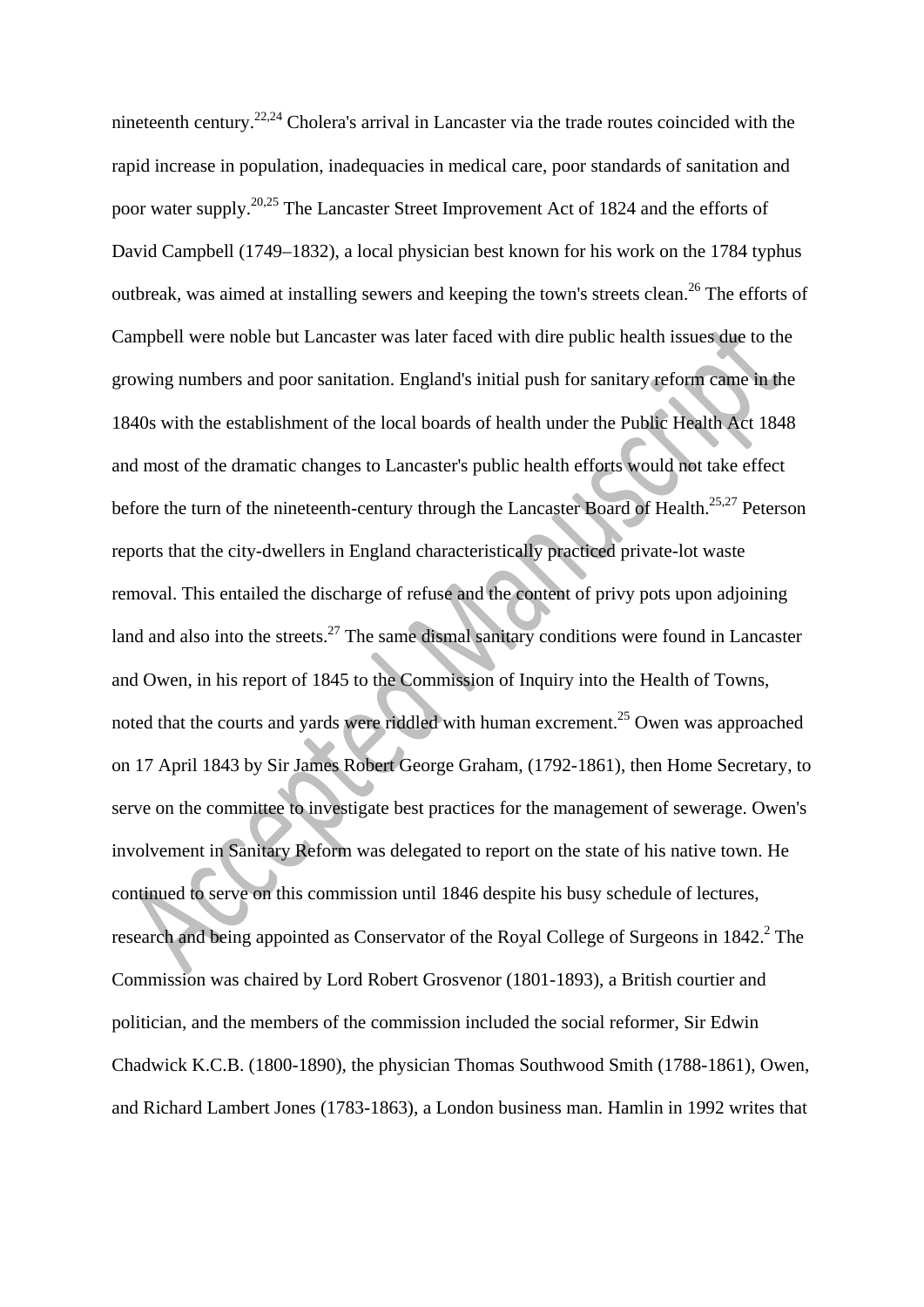Owen and Smith were orthodox Chadwickians in their view and Grosvenor was sympathetic and pliable. The only neutral party within the commission was Jones.<sup>28</sup>

Owen frequently travelled between London and Lancaster in 1844 during the months of September and October.<sup>2</sup> His excursions to the poorer areas of Lancaster, typically the worst affected, were done in the company of the resident medical officer and the well-known architect, architectural historian and sanitarian, Edmund Sharpe  $(1809-1877)$ <sup>25</sup>. The most deplorable conditions were found in the poorer areas in which the houses were typically not connected to drains and relied on cesspools and midden heaps. In his report Owen described Dyehouse Lane where the ash and privy pots were emptied into the cellar of the dwellings. The intention was for the local farmer to collect the night soil for its use as fertiliser. However, the cellars proved to be inaccessible and this resulted in large accumulations of human waste. The smell inside these dwellings was unbearable and the tenants, typically isolating themselves from the stench emanating from the court and streets, had no choice but to leave their doors and windows open and choose the lesser of two evils. Matters were made worse when it rained and one Medical Officer was 'compelled to quit his patient as soon as possible'.25 Conditions in Boar's Head Yard, that was later demolished, were similar and the content from the middens and pigsties accumulated in the yard. This in turn was emptied out into the road on a regular basis. The appalling conditions were the major considering factor for the high suicide rate in the town as well as alcohol abuse.<sup>23</sup> The statistical data in Owen's report documents that 16.77% of all fatalities between 1838 and 1844 were due to epidemics. Infant mortality rates were high and Owen refers to this when he writes that 'the wife of John Hudderall had managed better than her neighbours, and had reared two out of five children'.<sup>25</sup> The main issues in Lancaster were the lack of household sewage systems and the supply of water.<sup>25,29</sup> The discarded waste contaminated the wells that were the universal source for domestic water use, as well as the groundwater.<sup>25</sup> Owen relied on Sharpe's drawings and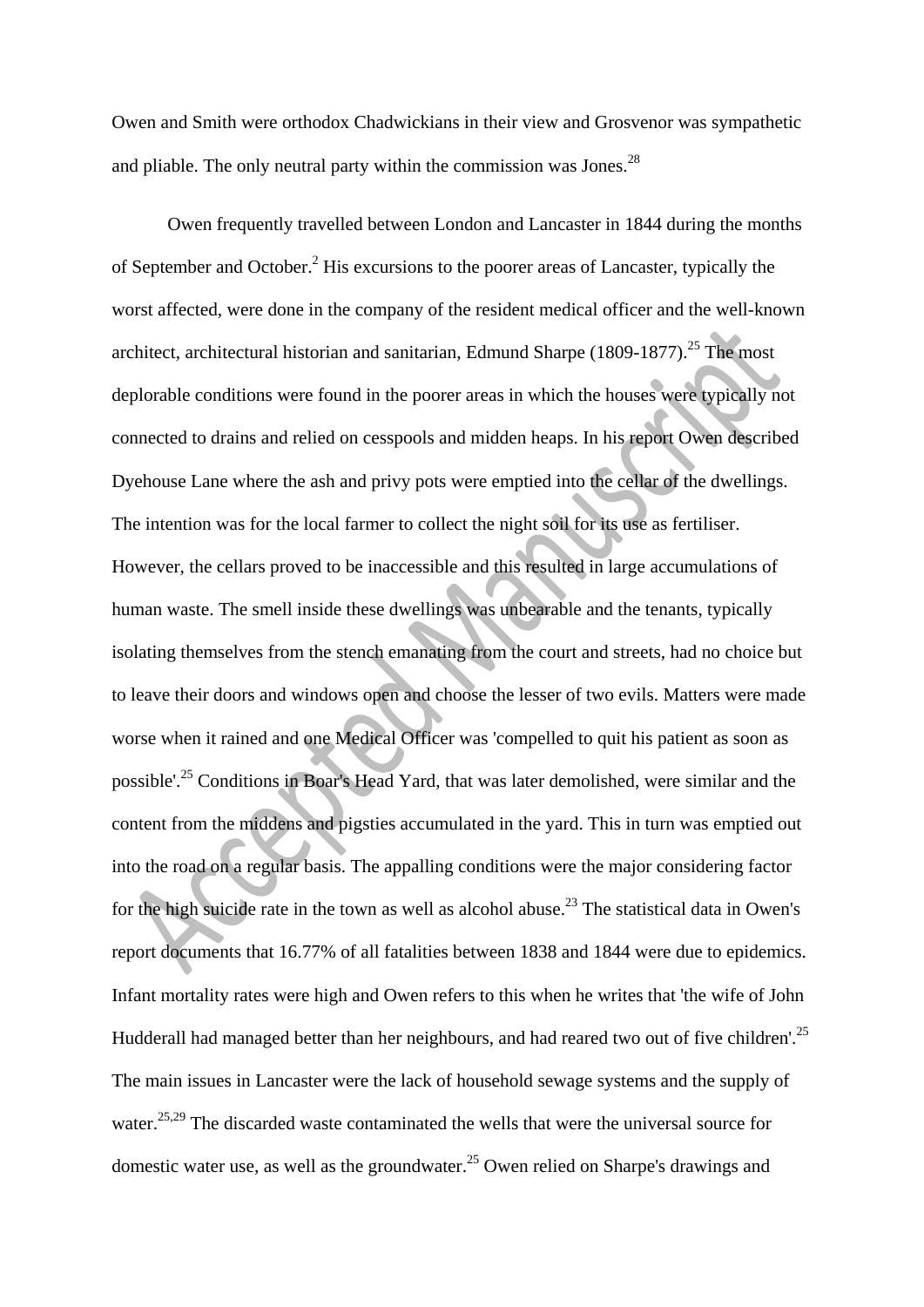maps of the existing sewage system as well as estimated costs to construct a new system within the town.<sup>29</sup> The system proposed by Sharpe and then installed within the city provided household and surface drainage.<sup>23,29</sup> Many improvements followed during the 1850s and Sharpe, in his capacity as mayor, was at the forefront of the reform of the town.<sup>29</sup> One of the most dramatic changes included a new cemetery at the moor. The architectural practice of Sharpe, founded in 1835 in Lancaster, drew up the plans of the chapels and these are currently grade II listed buildings.<sup>30</sup> Owen recommended that the intramural burial sites within the town were highly unsuitable and there was reason to believe that the soakage reached the wells.<sup>23,25</sup> This appears to be in line with Chadwick's miasma or filth theory of disease and was a common impression among many until the acceptance of the germ theory of disease.31 The miasma theory held that communicable diseases such as cholera were caused by pollution or "bad air" emanating from rotting organic matter. Owen later (1889) wrote a letter from his retirement home at Sheen Lodge (Richmond Park, London) to the editor of the Lancaster Observer in which he comments on the new water supply of the town (Fig. 2B). The discussion between the two townsfolk documented by Owen (Fig. 2B) was as follow:

'Eh! Betty! thou'st [thou hast; you have] put a power o'tea [a lot of tea] i't [in the] pot to neet [tonight].'

'Nay! Jennie!' (responded the hostess) 'it's nobbut [nothing but; only] t'new Watter [the new water].'

The changes to the town were gradual and Sharpe's report of 1876 provides a detailed account of the many challenges faced as well as the bureaucracy amongst the senior officials of the town.29 To date, some of the original cast iron grids from the reform can still be seen in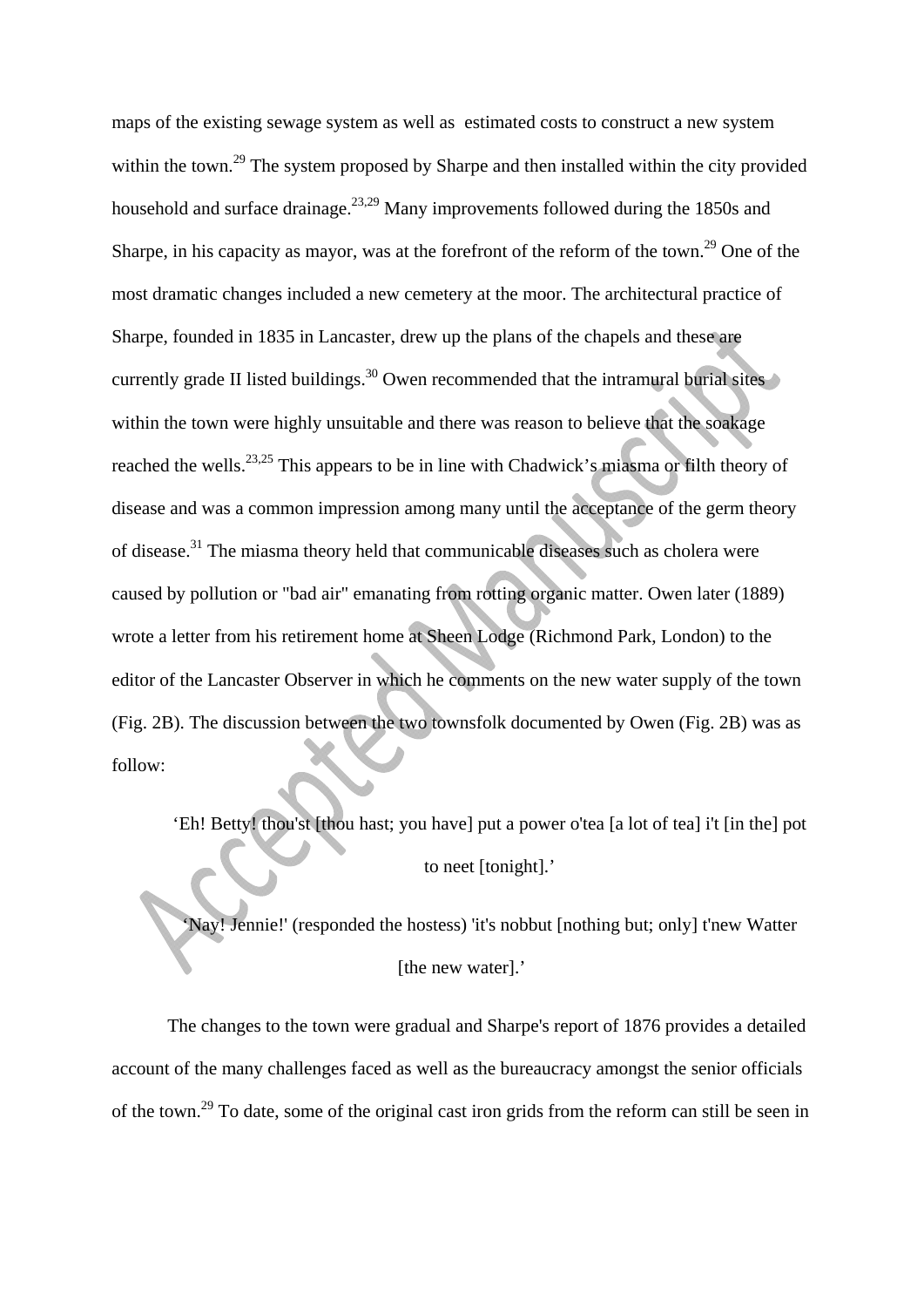the roadways of Lancaster and either have a date or LBH (Lancaster Board of Health) as an inscription.

The pare water, which I haven gerlogic cally never failed to flow from Cloughe in place of the hard water " Staired by pumps from beneath the Town : and here I exemplified the benefit to the good old Town by the testimony of two widowed neighbouring Bames who were in the habit of Pakingten atternately with each other, On the first occasion on which the present supply of the pure water was used, an invited Visitor favoried me with the following testimony: - the partaking Naighlows exclaimed. Eh! Betty! thought put a power o'Tea i't pot to neet! "Nay! Jemnie ! ats nobbut t'new Watter! " faithfully yours,

Fig. 2. A: Sir Richard Owen (1804-1892) (right) amongst the great sanitarians, Sir Edwin Chadwick (1800-1890) (left) and Sir Benjamin Ward Richardson (1828-1896) (middle), of Victorian England with. B: A letter written by Owen in 1889 at Sheen Lodge to the editor of the local newspaper, Lancaster Observer, in which he recalls a discussion between two neighbouring townsfolk on the new water supply (image courtesy of Lancaster City Museum).

#### **Owen's remembrance in Lancaster**

Owen's service to the Sanitary Commission drew to a close and his career flourished in the succeeding years. November 1844 was marked by the arrival of various paleontological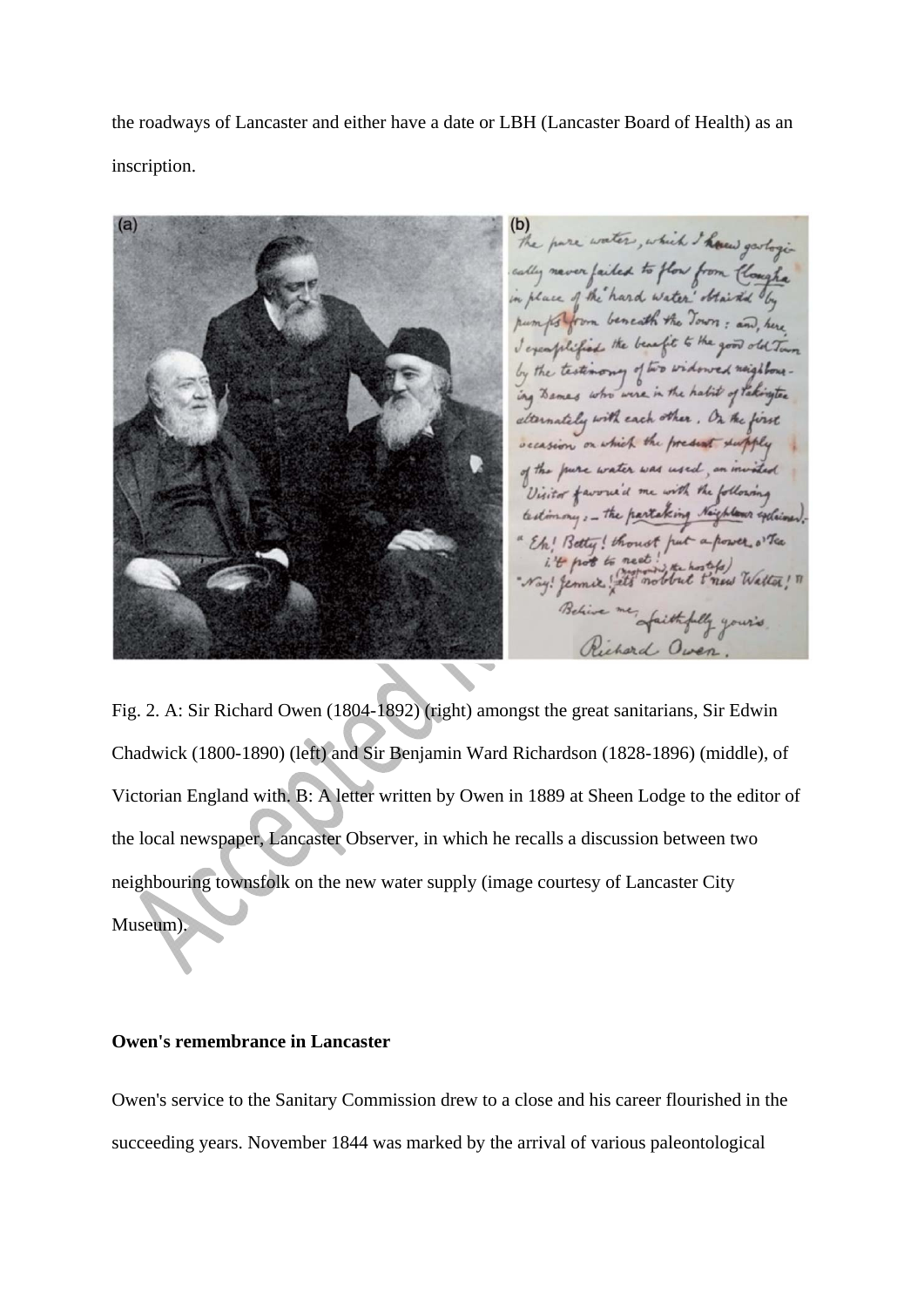specimens from across the globe at the Owen residence and he continued his work on the report on Lancaster in November 1844. It was during this time that he was offered the presidency of the Geological Society but declined due to his excessively busy schedule.<sup>2</sup> He later, from 1856 to 1884, became the Superintendent of the Natural History Department of the British Museum where he devoted much of his time and his efforts. These efforts eventually resulted in the transfer of the natural history collections from the British Museum to newly established premises at South Kensington, now known as the Natural History Museum.5,9 The final years of Owen's career were at the Natural History Museum until his retirement in December 1883. This was also the year he was knighted as Knight Commander of the Order of the Bath and he continued to live at Sheen Lodge, a residence presented to him as a gift from Queen Victoria, until his death in  $1892<sup>2,9</sup>$  Sir Richard Owen sadly outlived both his only son and wife and his death came a few days after the first Old Lancastrians' Dinner that was held on 6 December 1892. The dinner was scheduled more than a year after the establishment of the Old Lancastrians Club on 27 April 1891 and Owen's health did not permit him to attend the event.<sup>3</sup> Owen was survived by his three grandchildren and daughterin-law Emily.<sup>2</sup> His love for his hometown remained throughout his life and, in his 86th year in 1890, he had these words to say of his beloved  $Lancaster$ <sup>12</sup>

'I have never allowed my grateful memory of my birthplace and the education I received there to cool. Since I retired from my museum work the recollections of the benefits I received at Lancaster have brightened my leisure hours and friendly memories have

# returned.'

Sir Richard Owen continues to form part of Lancaster's legacy. He was considered a hero by many and has even been honoured in a poem written by William Sanderson (1804- 1848), an author to the Lancaster Gazette during the period and presented in 1842 at a dinner hosted in the Lancaster Assembly:<sup>3</sup>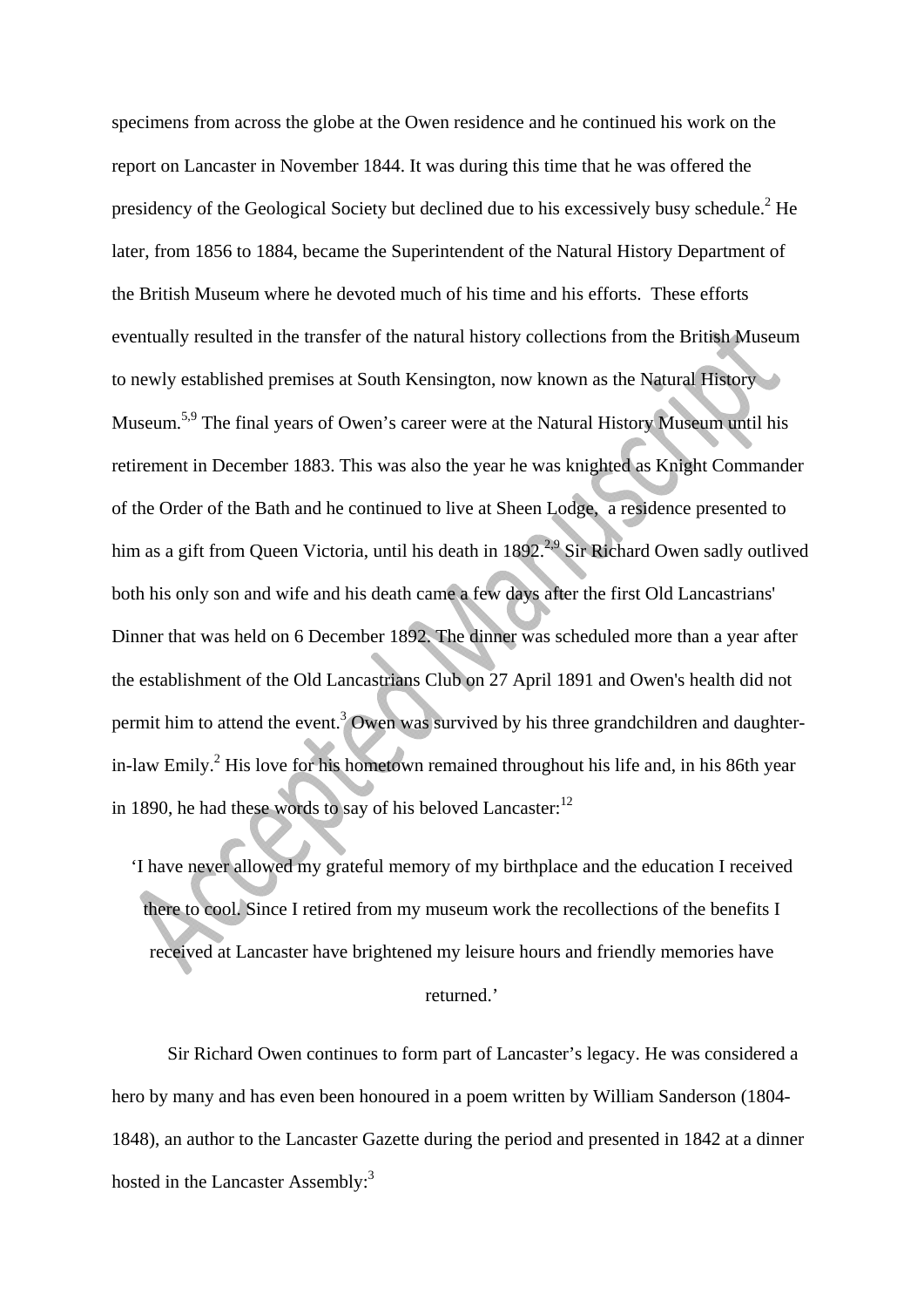'And Owen! though you differ in pursuit,

Worthy you are to be your friend's compeer;

In Cuvier's steps with genius as acute,

Onward you press; success in your career;

Beasts, birds, and insects, reptiles, fishes mute.

Your speculation—then, with judgment clear,

As you compare their frame with that of man

You trace throughout one systematic plan.

Owen, along with Whewell, was known as one of the Great Twin Brethren of Lancaster and he always received a fantastic welcome in his hometown whenever he visited. $3,12,23$ 

Sir Richard Owen has also been placed among the intellectuals of the Victorian era and features on the pedestal of the Victorian statue in Dalton Square, Lancaster. This statue was a gift to the city by Lord Ashton (1842-1930), formerly Mr. James Williamson and a prominent businessman, and was completed in 1907.16 Owen is depicted alongside Sir William Turner, Edward Frankland, Charles Darwin and Joseph Lister.<sup>32</sup> Lancaster celebrates one of its sons and his admiration continues officially through the Sir Richard Owen Surgical Society of the medical students at Lancaster Medical School and leisurely at the Sir Richard Owen Pub, 4 Spring Garden Street, Lancaster.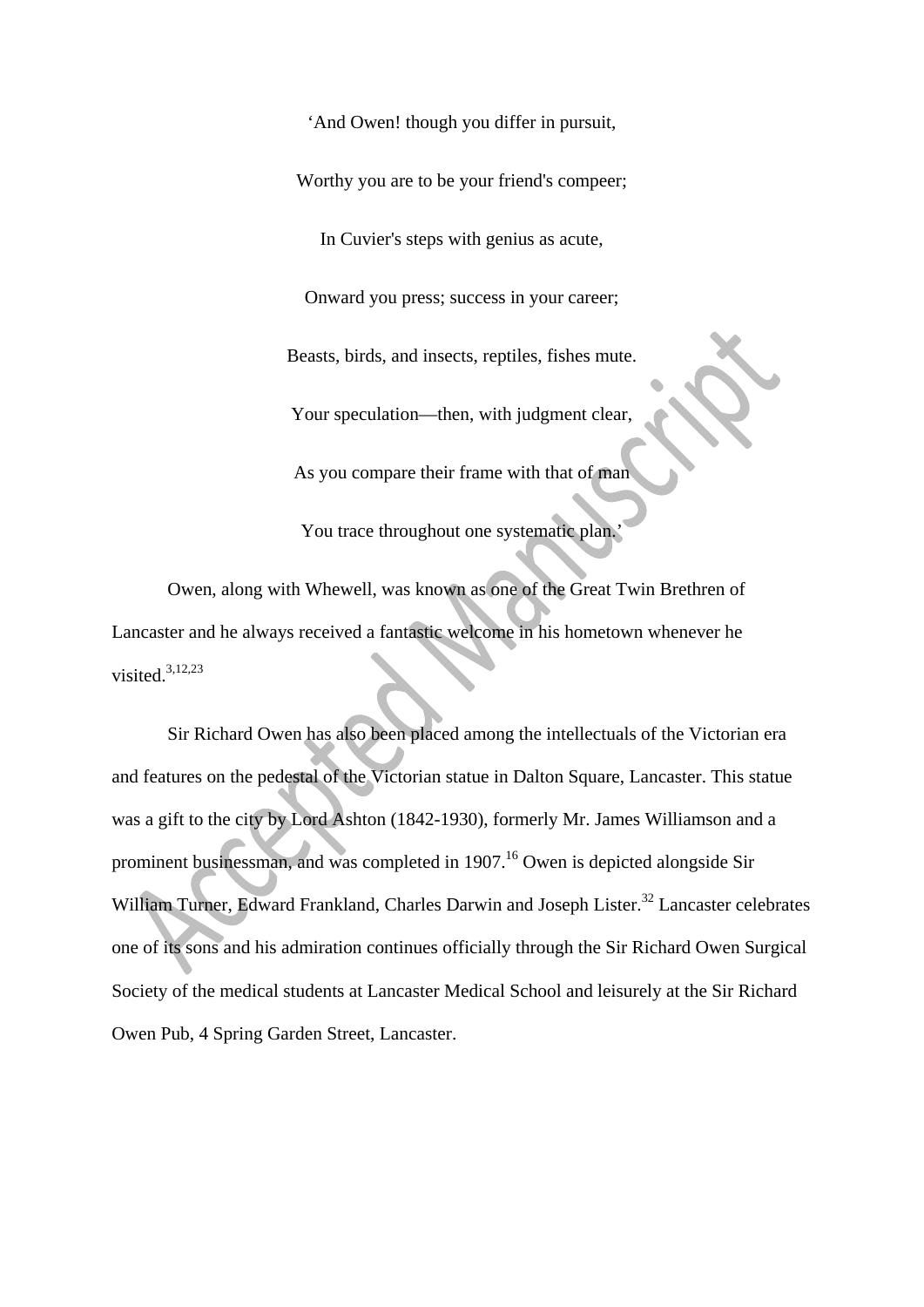#### **Conclusions**

The lifetime achievements of Sir Richard Owen without a doubt surpassed all expectations. His legacy reverberates across the globe as a result of his hard work and scientific vigour. His apprenticeship to the local apothecary-surgeons and the time spent at Lancaster Castle provided ample opportunity for him to become a skilled dissector and anatomist. These formative years would later prove to be a great benefit to his academic career. Owen made a significant contribution to Lancaster's Sanitary Reform. These efforts are typically overlooked due to his achievements in anatomy, geology and palaeontology. His love for his hometown remained throughout his life and he always received a sincere welcome whenever he visited. His appointment as a member of the Health of Towns resulted in a major reformation in both Lancaster's water supply and sewage system. Owen also suggested the establishment of a new cemetery on the outskirt of the town. This was done in order to prevent any outflow into the groundwater and this suggests that he, at that time, was a proponent, like Chadwick, of the miasma theory of disease.

# **Declaration of conflicting interests**

None declared

### **Acknowledgements**

The authors would like to thank Lancaster Royal Grammar School for the provision of copies of the image of the entries of Sir Richard Owen and Sir William Whewell into the school register as well as the Lancaster City Museum. Furthermore, the authors would like to thank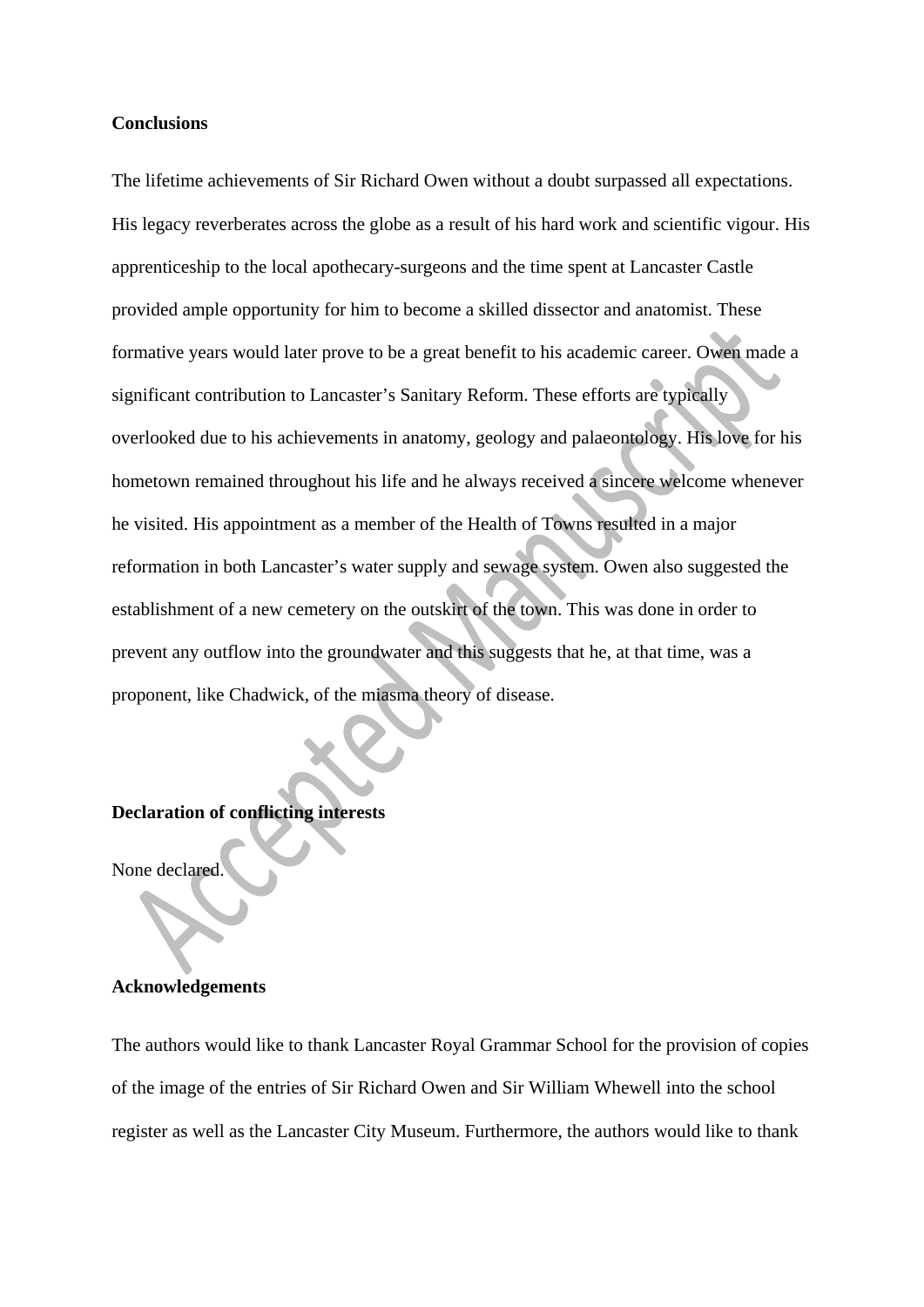Professor Richard Dutton (Humanities Distinguished Professor), Department of English, Ohio State University, for his assistance with the interpretation of Owen's letter.

## **References**

1. Mullen T. Sir Richard Owen: *The man who invented the dinosaur*, http://www.bbc.co.uk/news/uk-england-lancashire-31623397 (2015, accessed 7 June 2015).

2. Owen RS. *The life of Richard Owen*. Volume 1. New York: D. Appleton, 1894.

3. Fleury C. *Time-honoured Lancaster: Historic notes on the ancient borough of Lancaster*. Lancaster: Eaton & Bulfilld, 1891, pp. 266-274.

4. Owen R. Darwin on the Origin of Species. *Edinb R* 1860; 3: 487-532.

5. Bett WR. Sir Richard Owen; 1804-92. *Ann R Coll Surg Engl* 1954; 15(4): 272-3.

6. Hedley BJ. Richard Owen, William Whewell, and the Vestiges. *Brit J Hist Sci* 1977; 10: 132-145.

7. Giovanni C. Richard Owen, Morphology and Evolution. *J Hist Biol* 2001; 34(3): 481-515.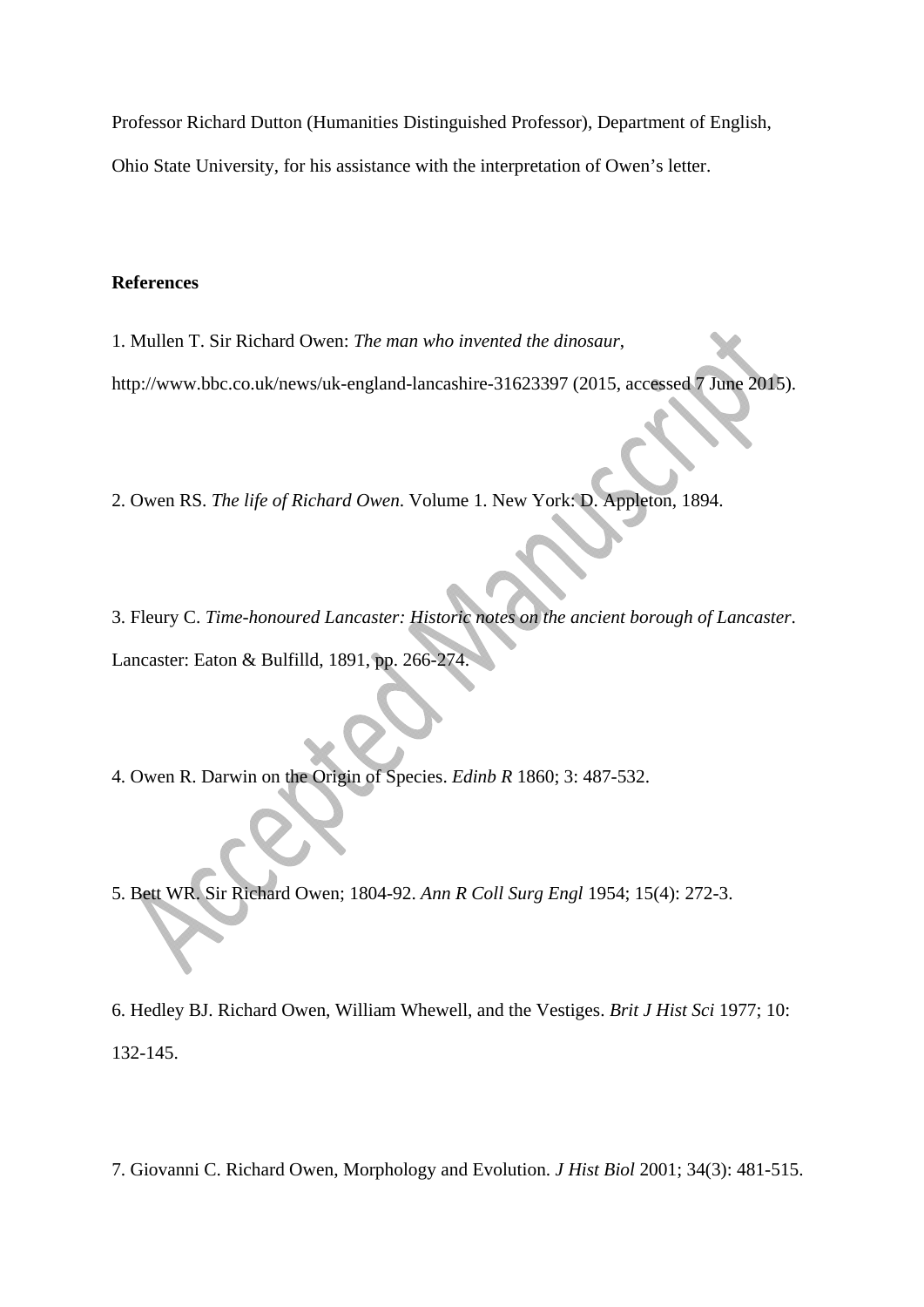8. Modarai B, Sawyer A, Ellis H. The glands of Owen. *J R Soc Med* 2004; 97: 494-495.

9. Rupke N. *Richard Owen: Biology Without Darwin.* Chicago: University of Chicago Press, 2009.

10. Dobson J. *Anatomical eponyms: being a biographical dictionary of those anatomists whose names have become incorporated into anatomical nomenclature, with definitions of the structures to which their names have been attached and references to the works in which they are described.* London: Bailliere, Tindall & Cox, 1946, p. 162.

11. Murray AL. *The Royal Grammar School Lancaster. A History*. Cambridge: W. Heffer & Sons LTD, 1951.

12. Roper WO. *Materials for the history of Lancaster. Remains: historical and literary. Connected with the palatine counties of Lancaster and Chester*. Manchester: Chetham Society, 1907, pp. 309-311.

13. Cameron JS, Hicks J. High blood pressure and the kidney: The forgotten contribution of William Senhouse Kirkes. *Kidney Int* 2000; 57; 724–734.

14. *Lancaster Gazette*, 6 September 1817.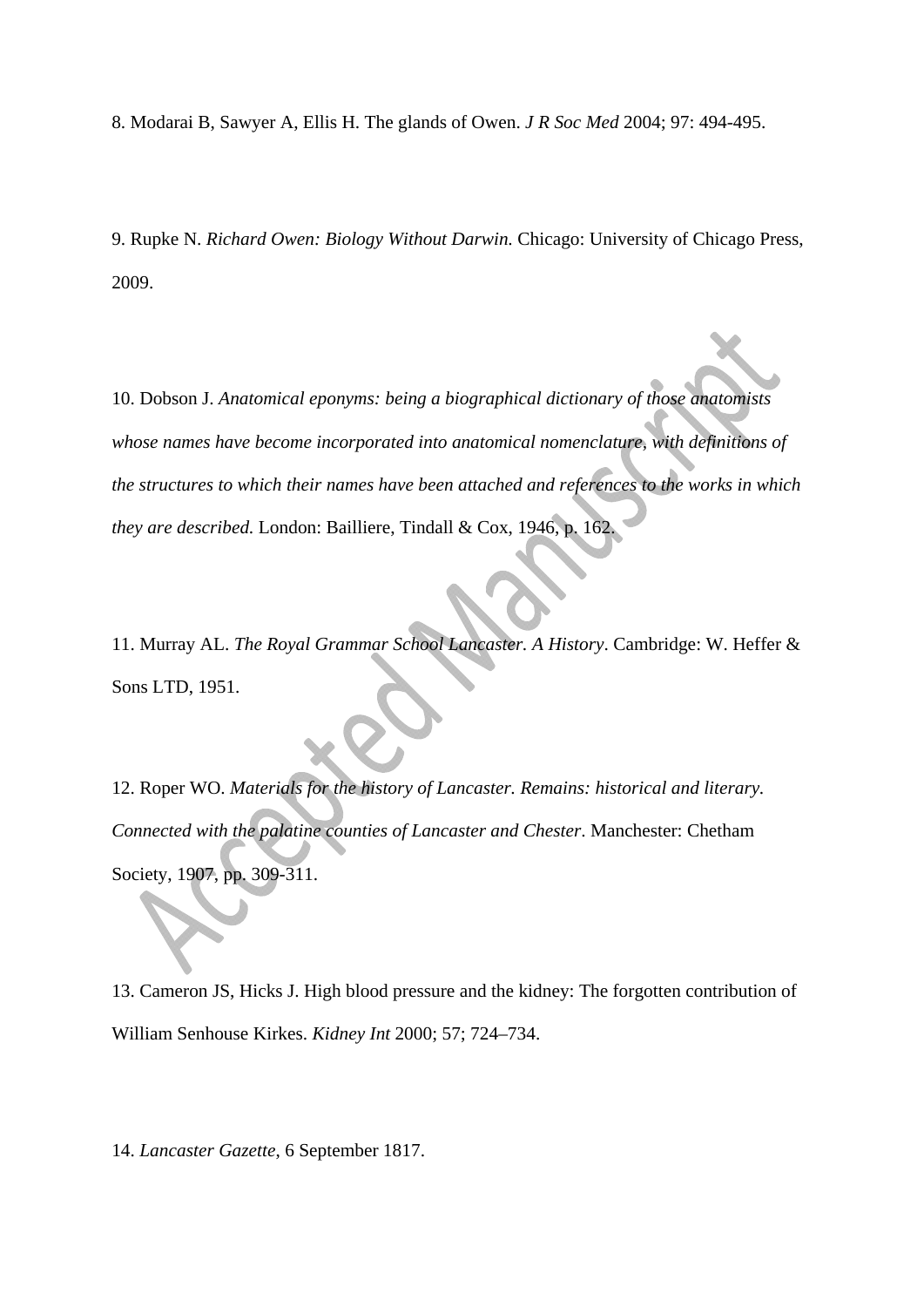15. *Lancaster Gazette*, 24 March 1827.

16. Turner AL. Sir William Turner K.C.B, F.R.S. *Professor of Anatomy and Principal and Vice-Chancellor of the University of Edinburgh: A Chapter in Medical History*. Edinburgh and London: William Blackwood and Sons, 1919.

17. Sailor D. *The county "Hanging Town": Tails, executions and imprisonment at Lancaster Castle.* Lancaster: Challenge Publishing, 1994.

18. Bailey JB. *The diary of a resurrectionist, 1811-1812, to which are added an account of the resurrection men in London and a short history of the passing of the Anatomy Act*. London: Swan Sonnenschein & Co, Limited, 1896.

19. Richardson R.. *Death, Dissection and the Destitute: The Politics of the Corpse in Pre-Victorian Britain.* London: Phoenix Press, 2001.

20. Howson G. The Cholera Outbreak of 1832 in Lancaster. *Contrebis* 2003; 28: 42-45.

21. Litsios S. Charles Dickens and the movement for sanitary reform. *Perspect Biol Med* 2003; 46(2): 183-199.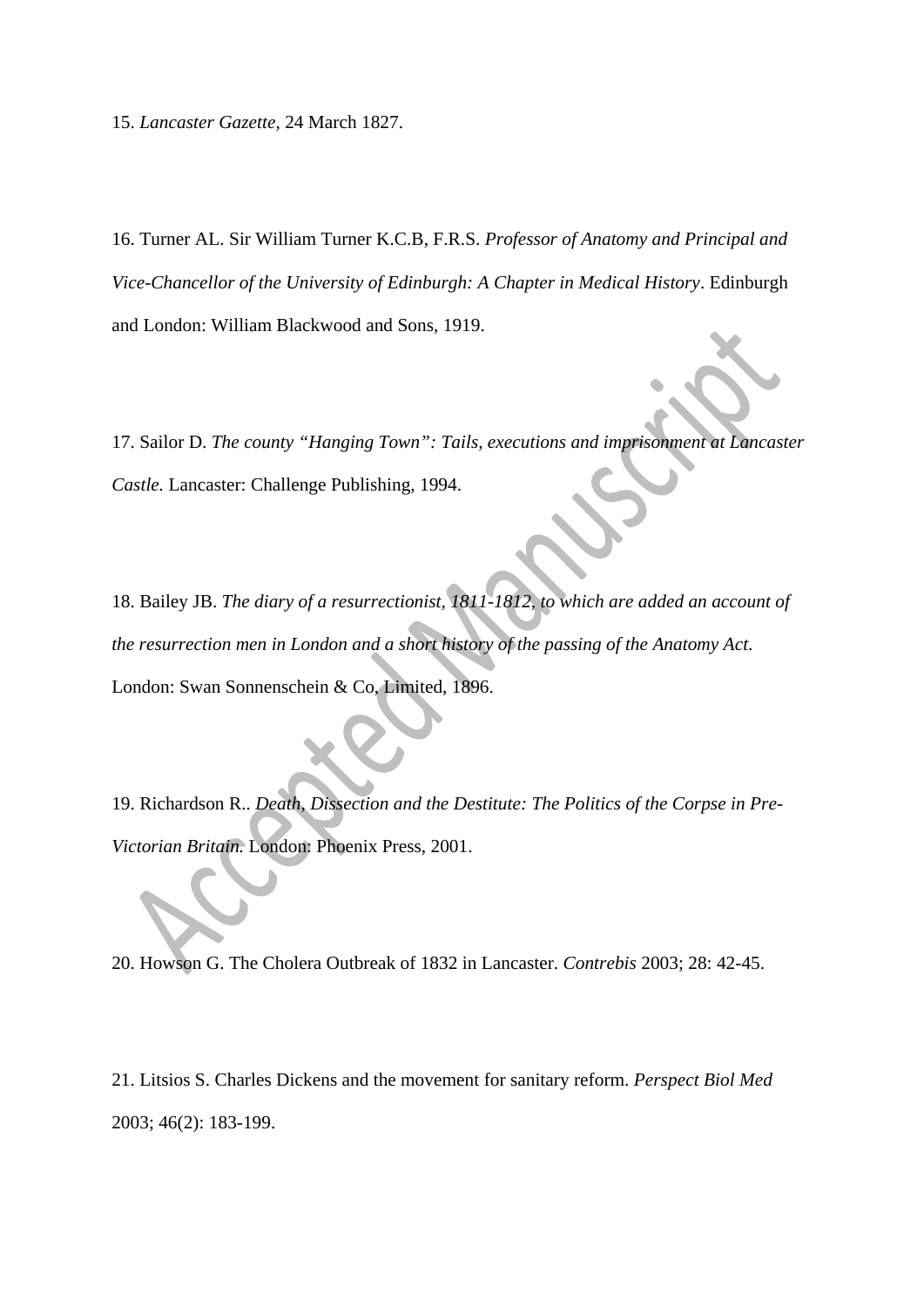22. Walton JK. The treatment of pauper lunatics in Victorian England: the case of Lancaster Asylum, 1816-1870. in Scull A. *Madhouses, Mad Doctors and Madmen*. London: Athlone Press, 1981, p. 170.

23. Janes DC. *Old towns and Cities: Lancaster*. North Yorkshire: The Dalesman Publishing Company Ltd, 1974.

24. Cox C, Marland H, York S. Emaciated, Exhausted, and Excited: The Bodies and Minds of the Irish in Late Nineteenth-Century Lancashire Asylums. *J Soc Hist* 2012; 46(2): 500-24.

25. Owen R. Health of towns commission report on the State of Lancaster. London: W Clowes and Sons, 1845

26. Howson G. The Lancaster doctors: Three case studies. In: *Aspects of Lancaster edited by Sue Wilson.* Barnsley: Wharncliffe Books, 2002, pp. 53-62.

27. Peterson JA. The Impact of Sanitary Reform upon American Urban Planning, 1840-1890. *J Soc Hist* 1979; 13(1): 83-103.

28. Hamlin C. Edwin Chadwick and the Engineers, 1842-1854: Systems and Antisystems in the Pipe-and-Brick Sewers War. *Technol Cult* 1992; 33(4): 680-709.